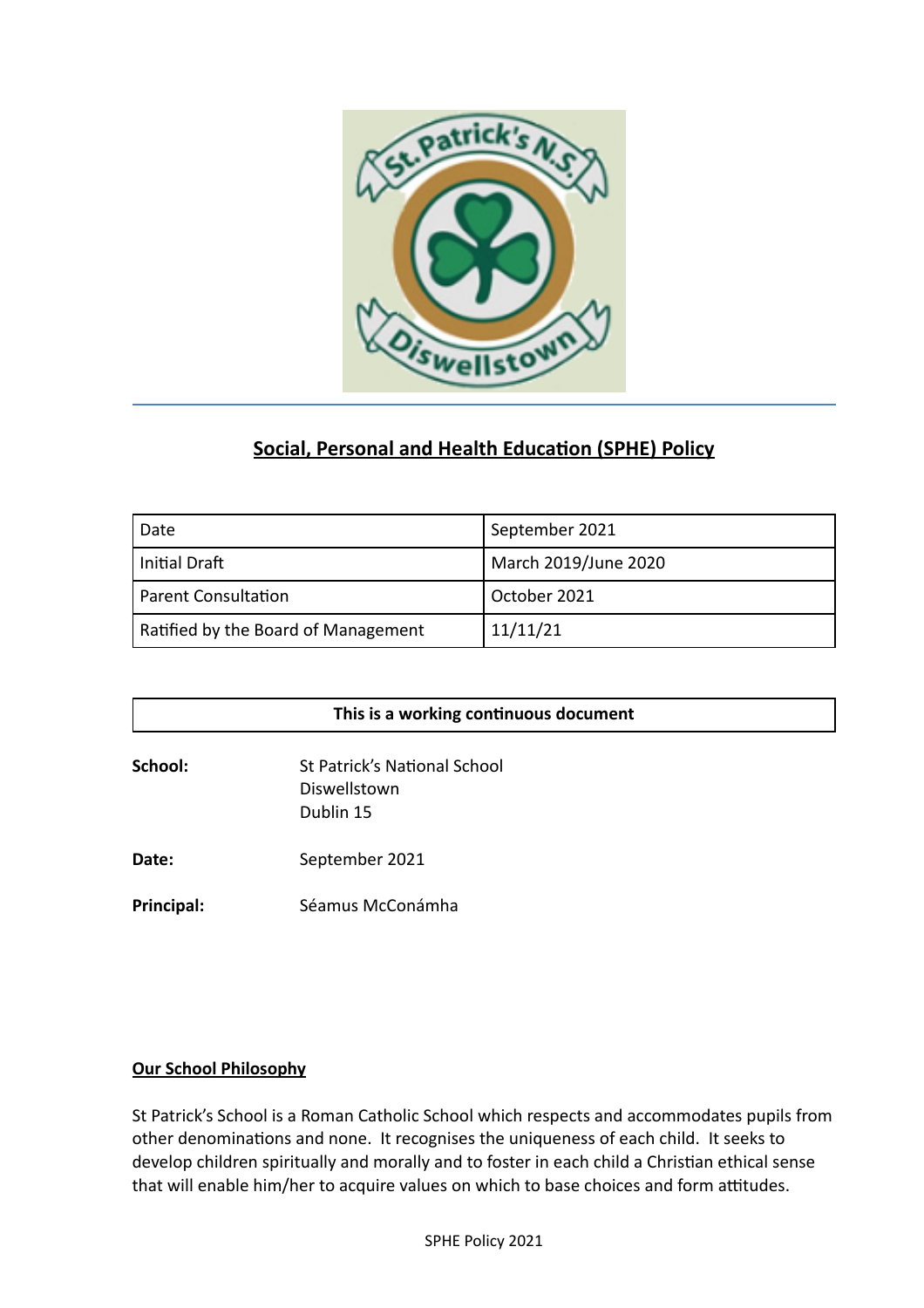It endeavours to equip children with the knowledge and skills that will serve them, not only in their lives as children, but later as adults.

# **Parents' Role**

It is recognised that parents are the prime providers of Social, Personal and Health Education (SPHE). as the home is the natural environment in which this education takes place. The SPHE programme provides learning opportunities in the context of a positive school climate, through time-tabled lessons, through discrete time and through an integrated approach across a range of subject areas.

#### **School Obligations**

St Patricks National School will implement the SPHE curriculum in accordance with the curriculum and Teacher Guidelines. The school will implement the 'Stay Safe Programme' in accordance with Circular 0065/2011 and in line with Children's First – National Guidelines for the Protection and Welfare of Children.

The school covers the SPHE programme by way of lessons drawn from Relationships and Sexuality Education (RSE), Stay Safe, Walk Tall, Fun Friends, Friends For Life, You Can Do It!, Get Up Stand UP, Active Flag Programme and Grow In Love.

St Patrick's National School will promote a positive attitude towards the physical and mental health among pupils, staff and the whole school community.

#### **The Aims of Social, Personal and Health Education Programme**

The aims of the Social, Personal and Health Education programme are:

- To promote the personal development and well-being of the child.
- To foster in the child a sense of care and respect for himself/herself and others and an appreciation of the dignity of every human being.
- To promote the health of the child and provide a foundation for healthy living in all its aspects.
- To enable the child to make informed decisions and choices about the social, personal and health dimensions of life both now and in the future.
- To develop in the child a sense of social responsibility, a commitment to active and participative citizenship and an appreciation of the democratic way of life.
- To enable the child to respect human and cultural diversity and to appreciate and understand the interdependent nature of the world.
- To teach wellbeing within the SPHE curriculum and with the use of various wellbeing programmes to establish wellbeing as an ethos within the school.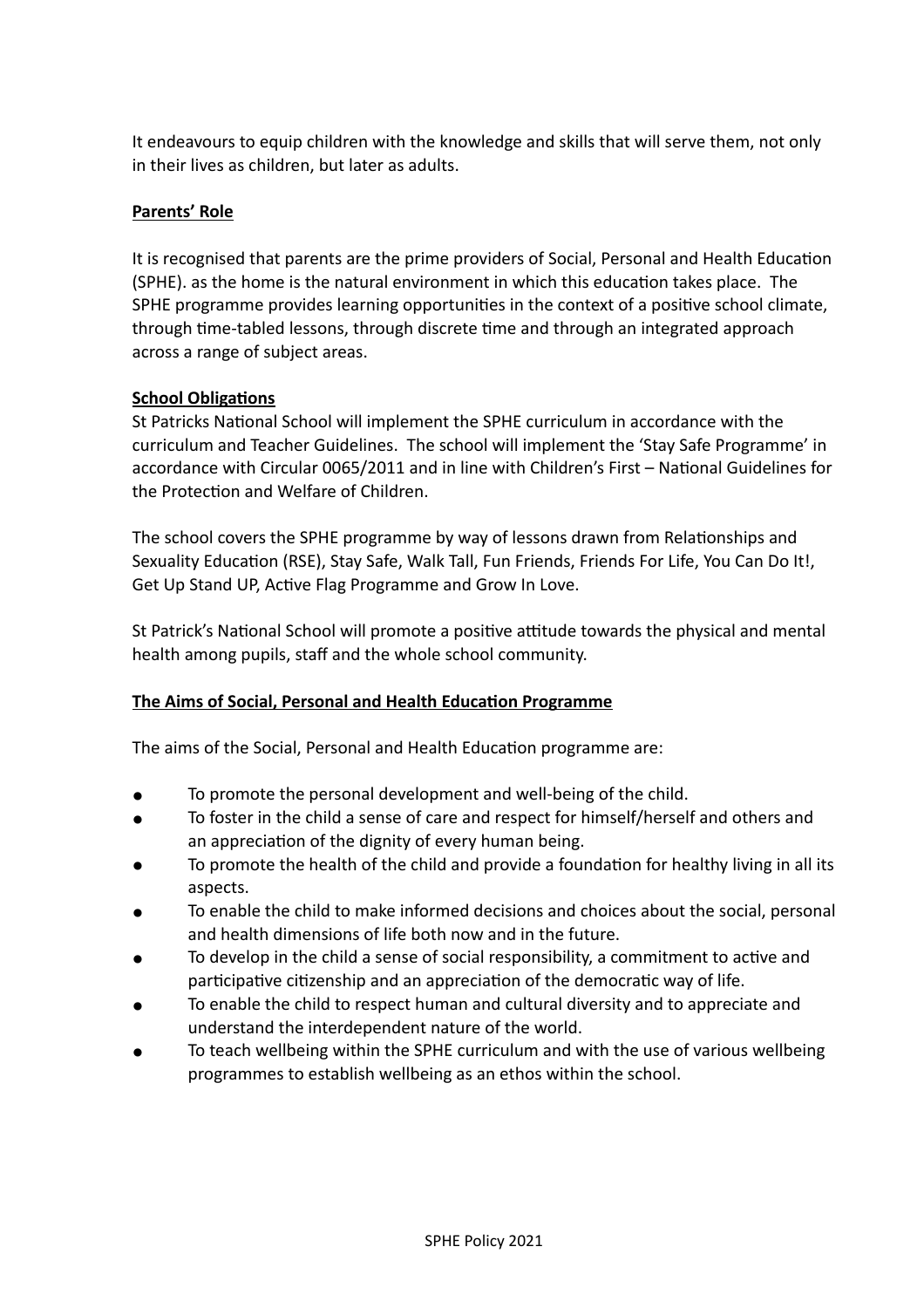# **Broad Objectives**

When due account is taken of intrinsic abilities and varying circumstances, the SPHE curriculum should enable a child to:

- Be self-confident and have a positive sense of self-esteem.
- Develop a sense of personal responsibility and come to understand his/her sexuality and the processes of growth, development and reproduction.
- Develop and enhance the social skills of communication, cooperation and conflict resolution.
- Create and maintain supportive relationships both now and in the future.
- Develop an understanding of healthy living, an ability to implement healthy behaviour and a willingness to participate in activities that promote and sustain good health.
- Develop a sense of safety and an ability to protect himself/herself from danger and abuse.
- Make decisions, solve problems and take appropriate actions in various personal, social and health contexts.
- Become aware of, and discerning about, the various influences on choices and decisions.
- Begin to identify, review and evaluate the values and attitudes that are held by individuals and society and to recognise that these affect thoughts and actions.
- Respect the environment and develop a sense of responsibility for its long-term care and sustainability.
- Develop some of the skills and abilities necessary for participating fully in groups and in society.
- Become aware of some of the individual and community rights and responsibilities that come from living in a democracy.
- Begin to understand the concepts of personal, local, national, European and global identity.
- Appreciate and respect the diversity that exists in society and the positive contributions of various cultural, religious and social groups.
- Promote the values of a just and caring society in an age-appropriate manner and understand the importance of seeking truth and peace.

# **Guidelines for the Management and Organisation of Social, Personal and Health.Education in Our School**

#### 1. **Parents' Rights and Responsibilities Including the Withdrawal of Pupils:**

We respect the rights of parents and appreciate they may wish to withdraw their child from a lesson which is of a sensitive nature.

In this event, parents should discuss their concerns with the class teacher and/or school principal, and submit in writing that they wish their child to be withdrawn from a lesson/s and this will be recorded on Aladdin.